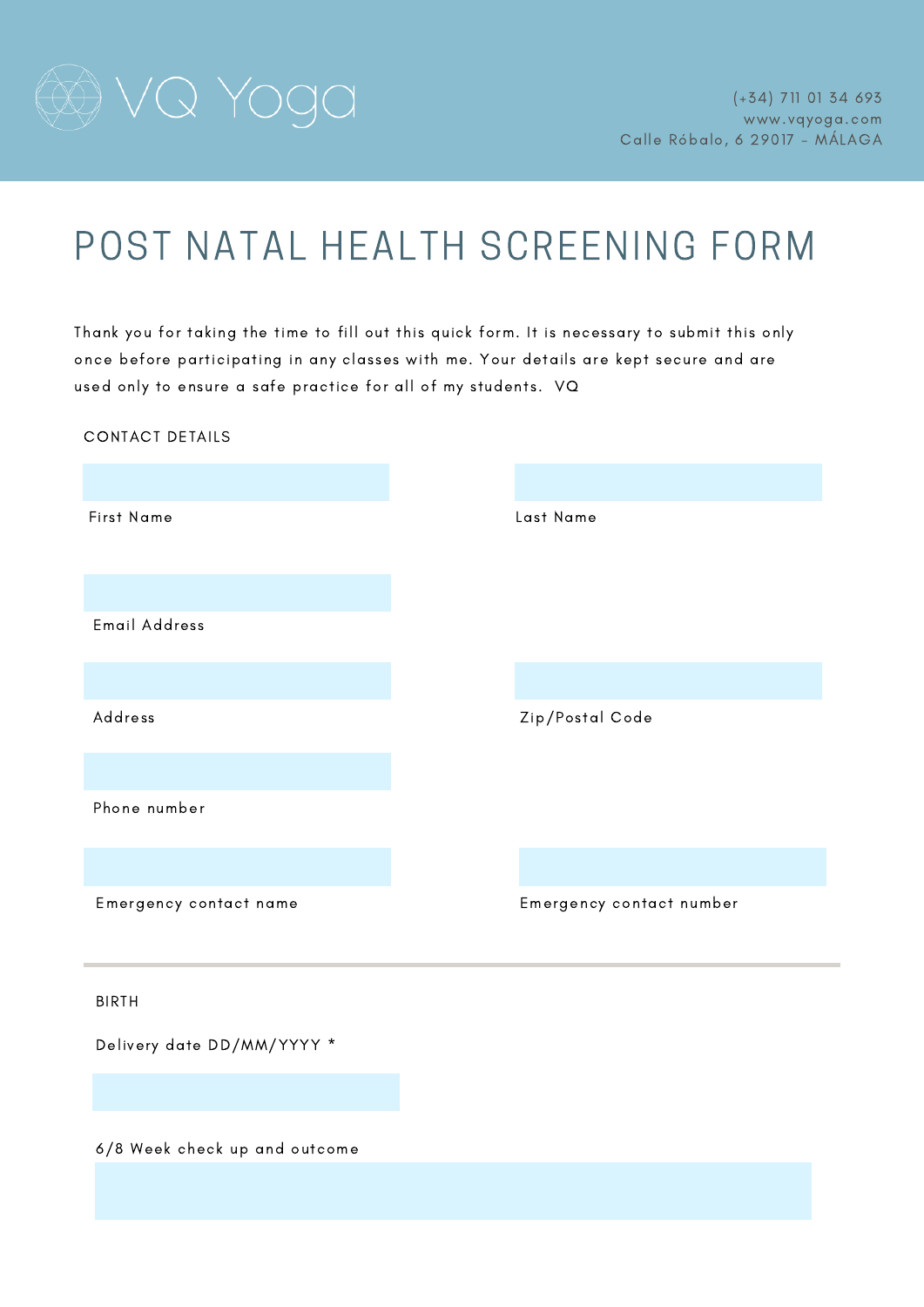# ). YOQQ

Type of delivery

#### Do you have any other children?

Under care of any professionals (physio etc)?

Do any of the following apply to you please Tick

Current or previous pelvic floor problems Current or previous urinary problems Current or previous bowel problems C/S pain or discomfort Any unexplained bleeding Knee pain High blood pressure Low blood pressure Dizziness Current or previous eating disorder Upper/lower back, neck or shoulder pain Constipation/IBS/Coeliac/Crohn's disease Diastasis Pelvic girdle pain SPD Previous muscular/joint injury Diabetes Heart disease DVT Anemia Asthma None of the above

Are you taking any medication of suffering a condition not listed above? If so, please specify here